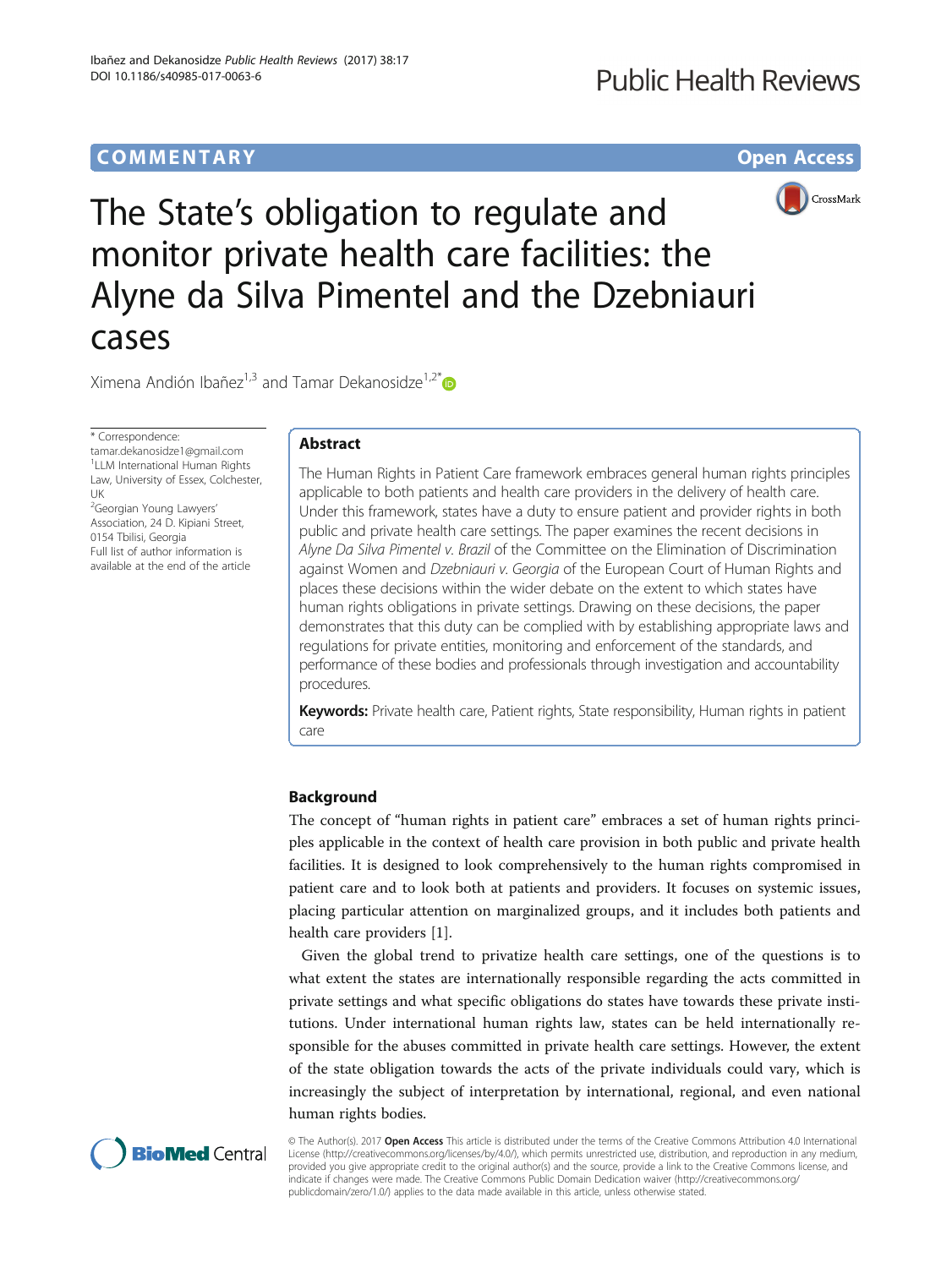This article tries to answer this question by looking from the human rights in patient care framework to the general obligations that states have to ensure the respect, protection, and fulfillment of the rights of patients in private settings and illustrating the evolution of the standards in this respect with the recent decisions of the European Court of Human Rights (ECHR) in Dzebniauri v. Georgia [\[2](#page-7-0)] and the Committee on the Elimination of Discrimination against Women (CEDAW Committee) in Alyne Da Silva Pimentel v. Brazil [\[3](#page-7-0)].

The paper first examines the debate in international human rights law on state accountability regarding acts of private actors in the field of health care and situates the issue in the human rights in patient care framework. After this, the paper analyses the decisions in the Dzebniauri and Da Silva Pimentel cases placing them within the discussion on state responsibility in private settings. The paper concludes that the decisions set important precedents to interpret the state obligations for the acts of private entities and the state obligation to provide the remedy for the abuses committed in private settings.

### State human rights obligations for the acts of non-state/private actors

There is a growing set of standards, at the international and regional levels, of the state human rights obligations regarding non-state actors, as well as the human rights responsibilities that private actors have under international human rights law. There are also many discussions as to how the responsibilities of private actors, particularly corporations, can be expanded (for a more in depth discussion see [\[4](#page-7-0)–[8\]](#page-8-0)).

International human rights law establishes that states have the primary obligation to respect, protect, and fulfill human rights [\[9\]](#page-8-0) in the context of, inter alia, state-owned or private enterprises/institutions [[10\]](#page-8-0). As related to the right to health, the obligation to respect requires that the states shall not interfere, directly or indirectly, with the enjoyment of this right. Under the obligation to *protect*, the states are required to take measures that prevent third parties from interfering with the guarantees under the right to health. Finally, the obligation to *fulfill* provides that the states shall adopt appropriate legislative, administrative, budgetary, judicial, promotional, and other measures for the full realization of the right to health [\[11\]](#page-8-0).

There is no requirement of a specific economic or political system, under international human rights, for effective realization of economic and social rights, including the right to health. The Committee on Economic, Social and Cultural Rights recognizes that these rights "are susceptible of realization within the context of a wide variety of economic and political systems" [[12](#page-8-0), [13](#page-8-0)]. This implies that a certain division between the state and the marketplace is not required, and private actors can also have a role in the realization of health rights. In this context, the question becomes how to define their obligations under international human rights law and how to ensure their accountability.

In relation to private health care settings, under the obligation to respect, states should also ensure that there are laws and regulations in place that ensure that private health care services are affordable, accessible, acceptable, and of good quality [[12, 13](#page-8-0)]. The CEDAW Committee has established that states have the obligation to "ensure that public and private health-care providers meet their duties to respect women's rights to have access to health care" [\[14\]](#page-8-0).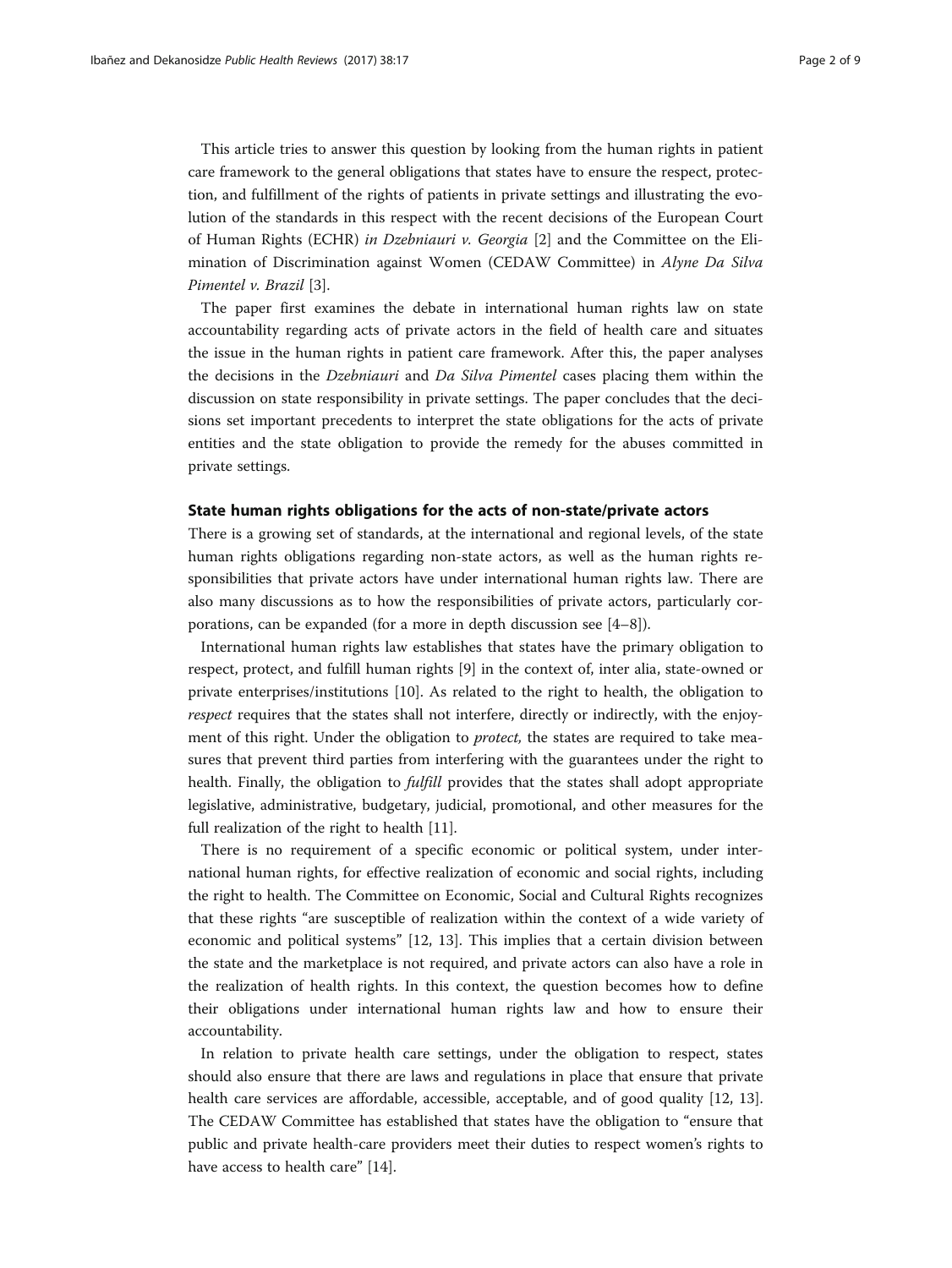The obligation to protect implies that the state needs to ensure that those laws and regulations are appropriately implemented and that violations of human rights that occur in private health settings are appropriately investigated, redressed, and prevented [[14\]](#page-8-0). Therefore, the obligation to protect is applicable when it comes to human rights abuses committed in private health care settings.

Responsibility to protect is engaged in the practice of the ECHR, which has recognized that positive obligations under Article 2 (right to life) of the European Convention on Human Rights (hereinafter the European Convention) "require States to make regulations compelling hospitals … to adopt appropriate measures for the protection of their patients' lives" and "an effective independent judicial system to be set up so that the cause of death of patients in the care of the medical profession, whether in the public or the private sector, can be determined and those responsible made accountable …" [[15](#page-8-0)]. The CEDAW Committee has established that the obligation to protect includes "rights relating to women's health requires states parties, their agents and officials to take action to prevent and impose sanctions for violations of rights by private persons and organizations" including by ensuring an effective judicial system [[14\]](#page-8-0).

The Inter-American Court of Human Rights has also established that "the duty of the states to regulate and supervise the institutions which provide health care services, as a necessary measure aimed at the due protection of the life and integrity of the individuals under their jurisdiction, includes both public and private institutions which provide public health care services, as well as those institutions which provide only private health care" [\[16](#page-8-0)].

# The scope of the state responsibility for the abuses committed in private health care settings under *Da Silva Pimentel v. Brazil* and *Dzebniauri v.*<br>*Georgia*

The 2014 ECHR decision of *Dzebniauri v. Giorgia* and the 2011 CEDAW Committee decision in Da Silva Pimentel v. Brazil are some of the recent decisions addressing the issue of state responsibility for violations committed in private health care settings. These decisions contribute to the development of international and regional jurisprudence and pave the way for more standard setting on this matter.

Dzebniauri v. Georgia is the first decision against Georgia, delivered by a regional body, addressing the obligation of the state to ensure human rights of a patient in a private civilian hospital. On the other hand, Da Silva Pimentel v. Brazil is the first case decided by an UN Human Rights Treaty Body holding a government responsible for a preventable maternal death—something that has long been ignored as a human rights issue.

#### Dzebniauri v. Georgia

After the fall of the Soviet Union in 1991, Georgia's health care system started to change from its universal accessibility model to vertical targeted health care programs. In 2005–2006, the state embarked on carrying out targeted social programs in cooperation with private insurance companies, with increasing privatization of state health care facilities. In 2013, the state started to implement the Universal Health Care Program to ensure the universal accessibility of health care services through providing insurance to all its citizens [\[17\]](#page-8-0). Human rights violations in health care settings remain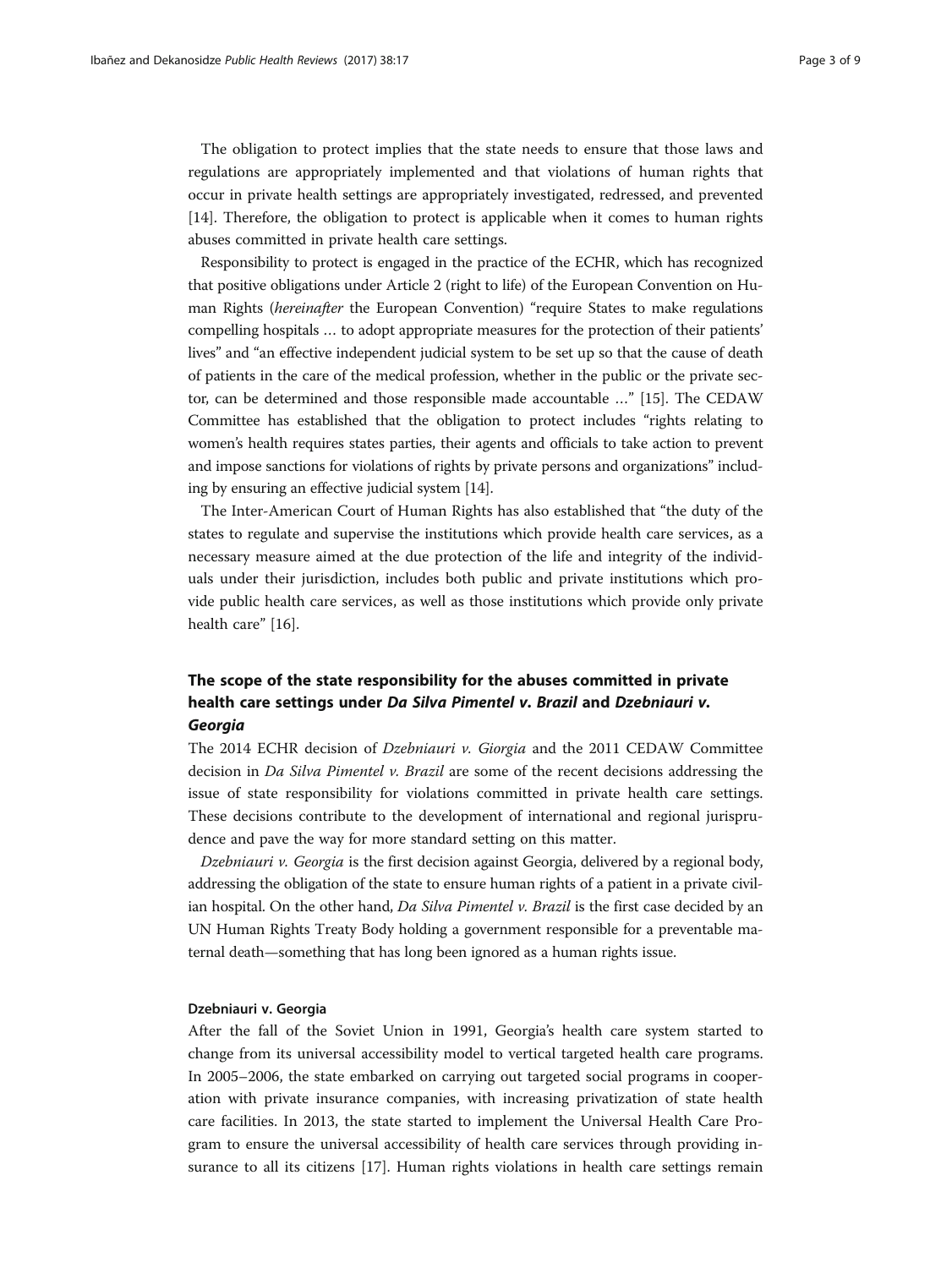prevalent, starting from the violations of the right to life to the range of other abuses of human rights in patient care [[18](#page-8-0)].

On 9 April 2005, Giorgi Dzebniauri died in a private hospital in Tbilisi, Georgia as a result of the surgery of his inflamed gallbladder. Three months after the death a criminal investigation started into the alleged medical error causing Mr. Dzebniauri's death. During the investigation different agencies conducted three forensic medical examinations, two of which confirmed the errors in the acts of the doctor. The same errors were also reiterated in the statement of the doctor's assistant.

Despite the above evidence, for years the criminal investigation did not move any further, leading to the expiration of the statute of limitations for criminal negligence, after which charges could no longer be brought against the responsible doctor. Therefore, relying on Article 2 (right to life) of the European Convention, the mother of the deceased filed an application at the ECHR on 7 October 2011. She complained that the state had violated its positive obligations, as (a) the state had failed to ensure a proper and risk-safe functioning of the relevant private civilian hospital; and (b) no meaningful investigation was carried out into the medical errors, which had caused the death of the her son.

After the exchange of several submissions with the applicant on the substance of the case and attempts of friendly settlement, the Government of Georgia made a unilateral declaration and acknowledged the violation of its positive obligations under Article 2. In particular, the Government had failed to properly inspect the private medical institution for its compliance with the license conditions; and there were "certain deficiencies" in the treatment provided to the patient. In addition, the Government acknowledged that there were certain deficiencies in the investigation of the death of the applicant's son, violating the procedural obligation under Article 2 of the Convention. To remedy these violations, the Government offered the applicant the compensation to cover any pecuniary or non-pecuniary damages and costs and expenses. However, the applicant vehemently refused any compensation offers, stating that no money could remedy the suffering resulting from the death of her son [[2\]](#page-7-0).

Since the Government unequivocally acknowledged the violation of its positive obligations under Article 2, the Court did not decide the case on the merits. The Court found that the declaration of the Government was based on the respect of human rights, found no other reasons for a continued examination of the application and struck the case out of the list [\[2](#page-7-0)].

### Alyne Da Silva Pimentel v. Brazil

Maternal mortality in Brazil is particularly prevalent among low income, Afro-Brazilian and indigenous women [[19\]](#page-8-0). Since 1988 Brazil has developed a Unified Health System (SUS) based on the decentralization of management and provision of services, the strengthening of primary health care services and the promotion of community participation. Although the system promotes universal access and equity, it still faces great challenges in achieving this goal, including the inequity of government funding for different regions and the participation of the private sector [\[20\]](#page-8-0).

The Alyne Da Silva Pimentel v. Brazil case concerns an Afro-Brazilian woman resident in one of the poorest districts of Rio de Janeiro who died during pregnancy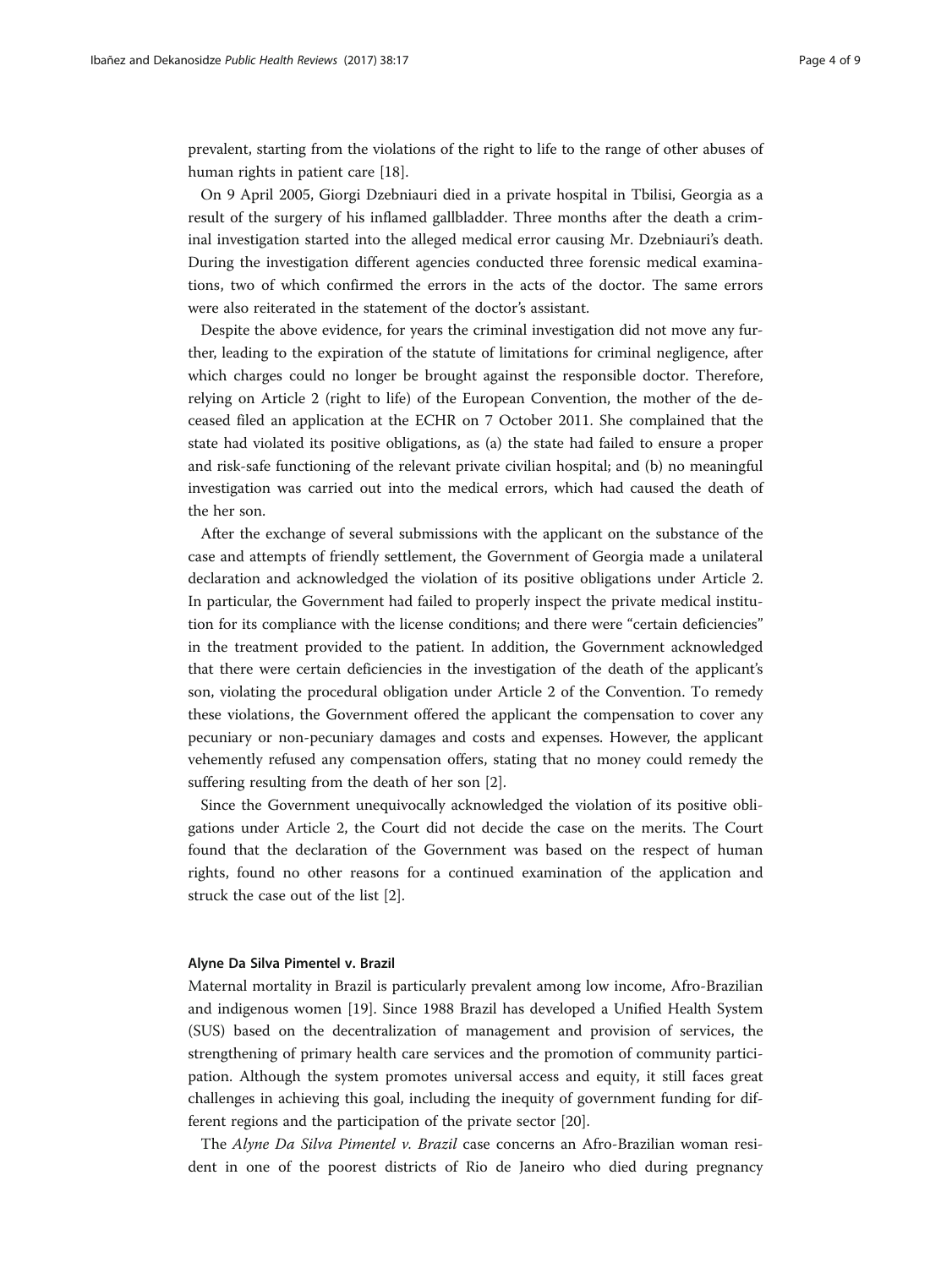because of the lack of access to adequate and quality health care services. When Alyne was 6 months pregnant, she went to a private health clinic with symptoms of a highrisk pregnancy and she was sent back home without any proper diagnosis. The symptoms worsened so she went back again to the clinic and, after being yelled at by the health personnel, she was finally admitted. When doctors conducted an ultrasound, they could not find a fetal heartbeat so they had to induce delivery, and in the process, they left a piece of placenta inside that caused an infection. Her condition worsened and she needed to be transferred to a secondary health facility to get a blood transfusion. She had to wait more than 8 h before being transferred to a tertiary health facility where she was left without proper attention and finally died in a hallway of the hospital. Alyne's death was entirely preventable.

Alyne's family presented a civil claim against the State of Rio de Janeiro demanding material and moral damages for her preventable death. After 4 years without any response from Brazil's judicial system, the Center for Reproductive Rights and Advocaci presented the case before the CEDAW Committee arguing Brazil's breach of its obligations to ensure non-discrimination in access to quality health care services during pregnancy and childbirth and protect the right to life and the right to access justice.

In 2011 the CEDAW Committee issued its decision on the case finding the State of Brazil responsible for violations of article  $2(c)$  (access to justice); article  $2(e)$  (the state's obligation to regulate private health care facilities), in conjunction with article 1 (non-discrimination) and article 12 (right to health) [\[3](#page-7-0)]. In this decision, the CEDAW Committee established that Alyne's family needs to be adequately redressed and it also recommended a series of measures to improve access and quality of maternal health care services in Brazil as well as mechanisms for monitoring and accountability.

After this decision was issued, in 2013, the judicial system in Brazil also decided over the claim presented and awarded moral damages and a pension for Alyne's daughter until she is 18. Nevertheless, it did not find the state directly responsible for the violations in the private health care clinic [\[19](#page-8-0)].

### Responsibility of the state for the acts of private medical institutions in Da Silva Pimentel and Dzebniaui cases

Although the factual circumstances and context of Dzebniauri and Da Silva Pimentel cases differ, international and regional bodies in both cases raise similar issues of state responsibility in relation to the acts committed in private health care settings. While in the *Dzebniuari* case, the Government of Georgia acknowledged a violation in connection with the human rights abuse committed by the private entity, in  $Da Silva Pimentel$ the CEDAW Committee decided the case on the merits and determined the scope of the state responsibility.

The main legal issues the two cases raise is whether the states were responsible since the abuses, negligence and omissions were committed in private health care facilities. Brazil argued that the state was not responsible since it was a private facility, while Georgia decided to acknowledge its responsibility before the ECHR could elaborate on it. Respectively, both the ECHR and the CEDAW Committee reaffirmed that acts committed in private health care settings gave rise to state responsibility.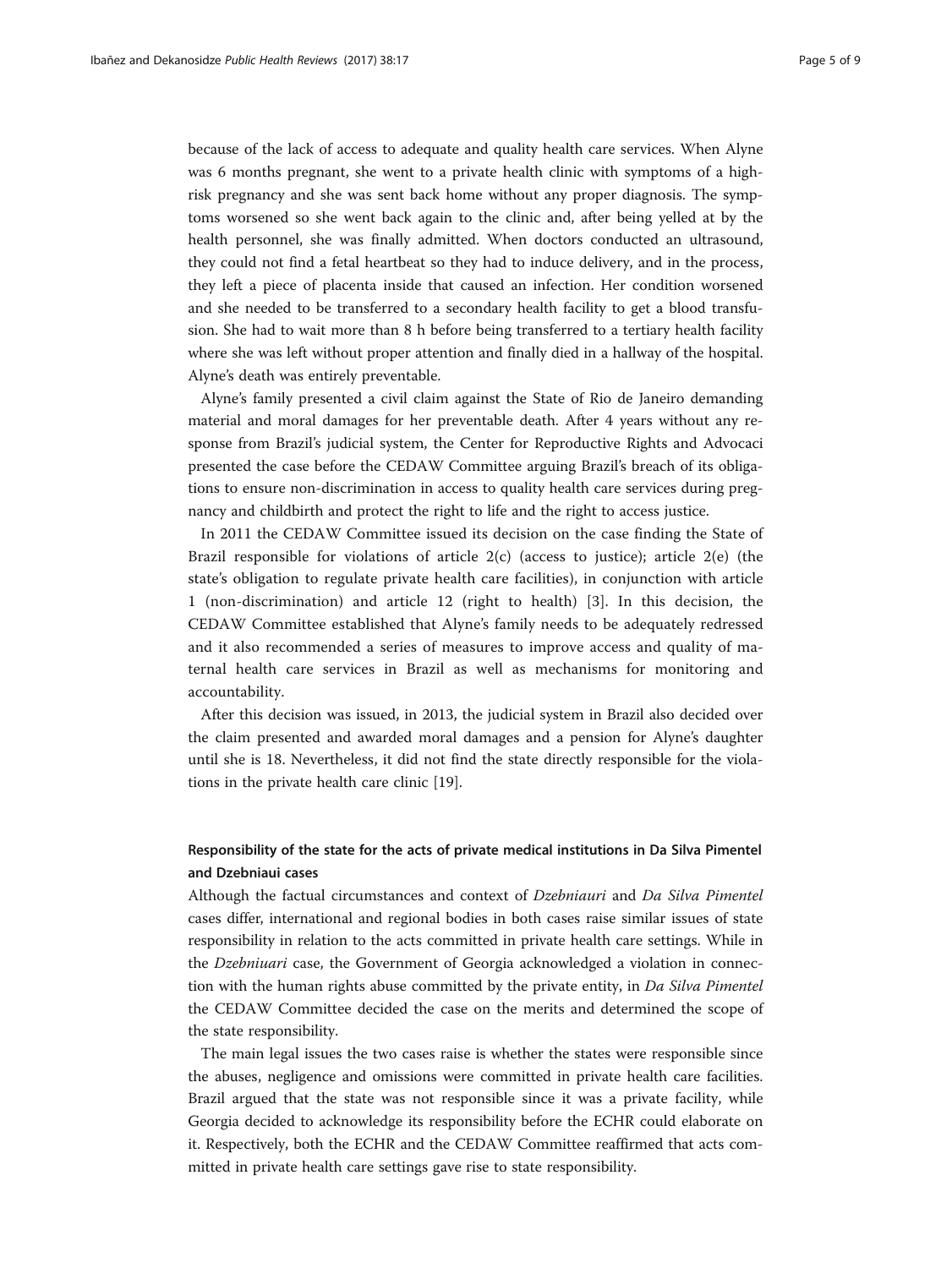One of the starting points in the Da Silva Pimentel case was the acknowledgment that health is a public good and a right and that even when the states transfer the service provision to private corporations they still have primary responsibility for the respect, protection and fulfillment of human rights in patient care contexts. The CEDAW Committee established, taking into account the protection of the right to health under Brazil's Constitution, that "the state is directly responsible for the action of private institutions when it outsources its medical services and that, furthermore, the state always maintains the duty to regulate and monitor private health-care institutions" [[3\]](#page-7-0).

After asserting that the ultimate responsibility is the state's, in both decisions there is a profound analysis as to how the states failed to comply with the responsibility to ensure the respect and protection of the human rights in care of patients in private health care facilities. Both decisions emphasize the lack of adequate regulations and oversight mechanisms to ensure the provision of quality health care services. In the *Dzebniauri* case, the ECHR accepted the Government's acknowledgement as follows:

"Bearing in mind shortcomings acknowledged with regard to the inspection of the respective medical establishment concerning the compliance of medical licence conditions prior to the incident of Mr. Dzebniauri's death; Acknowledging certain deficiencies identified in the course of the medical treatment dispensed to the applicant's son in the private medical establishment known under the name of 'Lechkombinati'." [\[2](#page-7-0)]

Therefore, the ECHR accepted the acknowledgement of the Government of the specific duties to protect the right to life of patients in private medical establishments. In particular, this duty entails putting in place a system of effective inspection of private hospitals, including checking compliance with the license conditions.

In the Da Silva Pimentel case, the CEDAW Committee acknowledged that "the State party has a due diligence obligation to take measures to ensure that the activities of private actors in regard to health policies and practices are appropriate" (for more on this see  $[21, 22]$ .<sup>1</sup> In addition, it determined that the state had failed to ensure effective judicial action and protection given the delay in the judicial proceedings at the national level [[3\]](#page-7-0) (For a robust analysis of the implications of the *Da Silva Pimentel* decision see [\[23\]](#page-8-0)).

Therefore, both decisions acknowledged that the lack of adequate and quality health care services provided in a private health care facility can give rise to the state's responsibility for not protecting the right to life of patients.

This obligation to ensure the provision of quality services is enhanced in the case of Alyne since she was an Afro-Brazilian woman and there was a specific obligation to ensure non-discrimination and equal access to health care services. In the Da Silva Pimentel case the CEDAW Committee developed a very strong substantive equality analysis of facts of the case and asserted that "the lack of appropriate maternal health services has a differential impact on the right to life of women" [[3\]](#page-7-0). It also reaffirmed that gender discrimination in this particular case was connected with discrimination based on race and income, all of which conditioned Alyne's access to quality health care services. The Committee assessed Brazil's efforts to combat maternal mortality and established that the core obligations of the states to respect, protect and fulfill rights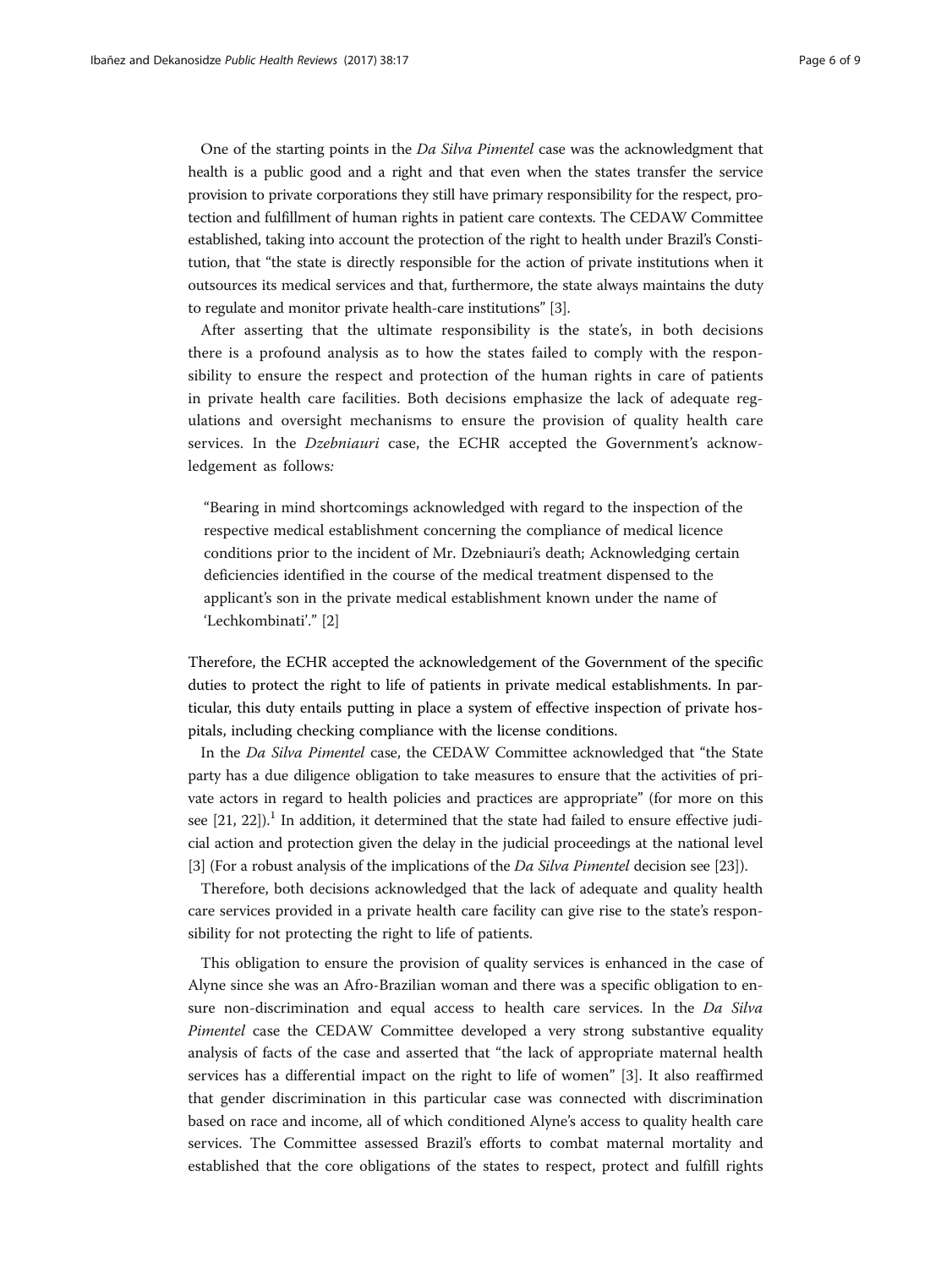includes that the policies of the state are "action-and result-oriented as well as adequately funded" [[3](#page-7-0)].

Furthermore, in both cases the international and regional bodies paid special attention to the fact that there was a failure to provide adequate remedies and redress for the victims at the national level. This was another violation to the state obligation to protect the rights of patients in health care. The ECHR in the Dzebniauri case reaffirmed that the state's duty was ensuring that private hospitals provide the type of medical treatment that respects the right to life of patients; and if a patient dies as a result of medical malpractice, the Government has the duty to have an effective and independent judicial system, to determine the cause of death and bring those responsible (relevant medical personnel or medical institution) to account [\[15\]](#page-8-0).

In the Da Silva Pimentel case, the CEDAW Committee goes beyond this reasoning, reaffirming the state's obligations to provide effective judicial remedies and redress for violations of reproductive rights of women. The Committee established that health care providers should be held accountable for their actions and omissions that violated the right to health, non-discrimination and life [\[3](#page-7-0)].

Although the CEDAW decision is groundbreaking, there are certain points that were not addressed in the depth that was expected. For instance, the CEDAW Committee neglected important structural issues in the health care system in terms of discrimination based on gender, race and socio-economic status that impeded access to appropriate health care services for Afro-descendant women in Brazil. This is unfortunate considering the relevance it has, as it is laid out in the human rights in patient care framework [[1\]](#page-7-0).

As to the Dzebniauri case, despite the unequivocal acknowledgment of the violations by the Government, the decision does not include the obligation to undertake general measures to ensure the compliance with the decision and to prevent further violations of the right to life in private health care settings. Even though the decision is binding, the lack of the obligation to undertake general measures makes it problematic to enforce in practice. Given that by the time of the decision the statute of limitation had expired to bring the doctor in charge to account, and the applicant refused to accept any compensation for damages, without wider lobbying more advocacy is needed to push the Government to take measures to ensure human rights of patients in private health care institutions.

### Conclusions

Decisions in the Da Silva Pimentel and Dzebniauri cases affirm the already evolved international and regional standards that states are responsible for protecting the rights holders against human rights abuses in private health care settings and for remedying state violations connected with such abuses. The decisions pave the way for more standard setting on this matter by providing specificity on how this duty can be complied with, including by establishing appropriate laws and regulations for private entities and monitoring and enforcement of the set standards and performance of these bodies and professionals through investigation and accountability procedures.

The cases are a practical demonstration of how the "duty to protect" can be interpreted by international and regional human rights bodies in relation to the lack of adequate health care services when provided in private settings. This is particularly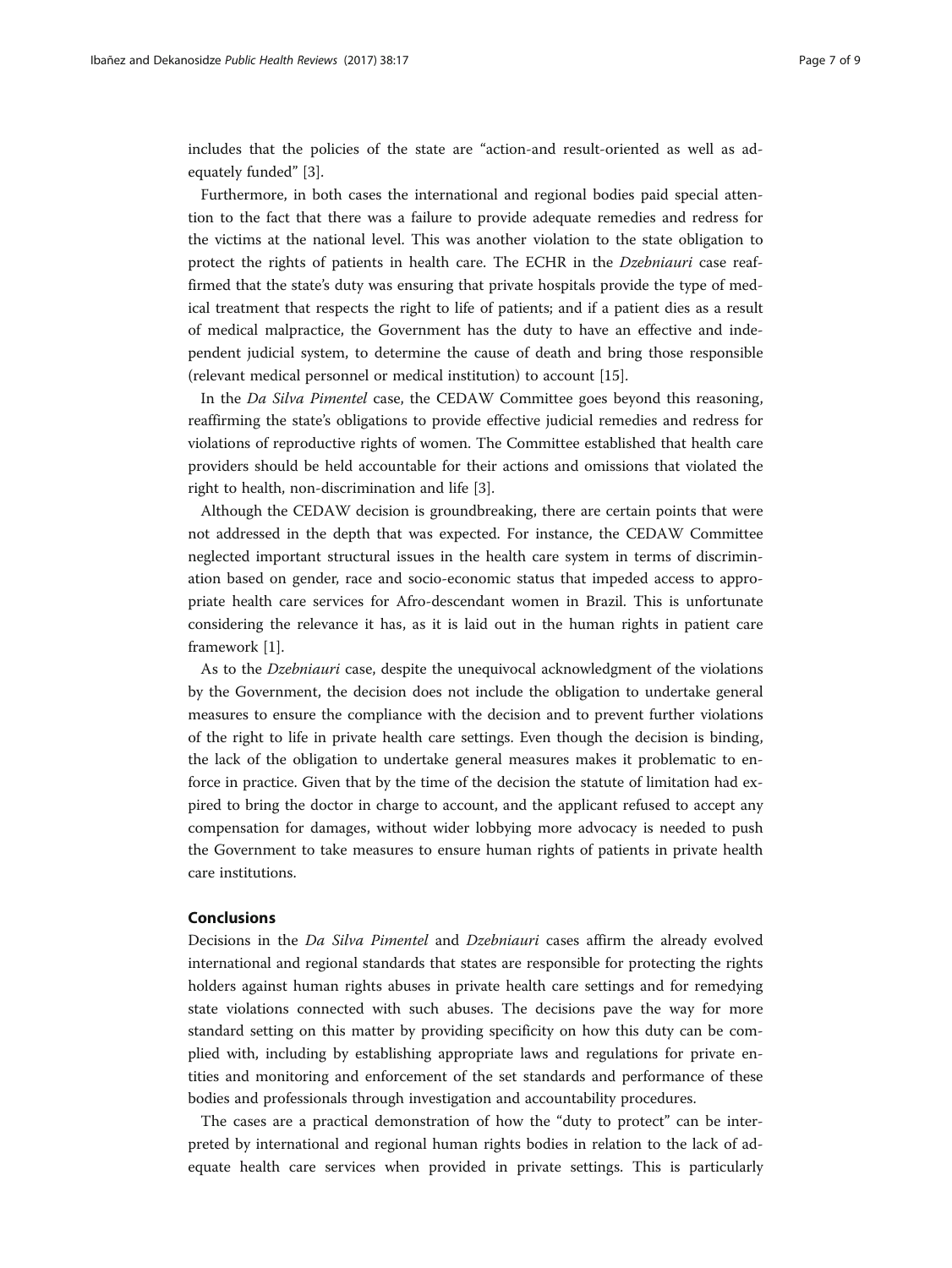<span id="page-7-0"></span>relevant in the current stage of the development of human rights in patient care, since it reaffirms that human rights are applicable in the delivery of health care services in all contexts, and that states can be held accountable for structural abuses even if they happen in private health care settings.

### Endnotes

<sup>1</sup>The due diligence standard establishes that States have to take all measures possible to prevent, investigate and punish human rights violations. This is an ad hoc standard that needs to be assess in specific cases to determine whether the State acted with due diligence. The due diligence comes from the jurisprudence of the Inter-American Court of Human Rights in the case Velásquez Rodríguez v. Honduras, which deals with the State obligation to properly investigate and punish the disappearance of a person [[21](#page-8-0)]. The standard has been largely used to assess States' responsibility for gender-based violence. For more on this see: [\[22\]](#page-8-0).

#### **Abbreviations**

CEDAW: Committee on the Elimination of Discrimination against Women; ECHR: European Court of Human Rights

Acknowledgements N/A.

Funding N/A.

Availability of data and materials N/A.

#### Authors' contributions

XI provided the summary and analysis of the case of Alyne Da Silva Pimentel v. Brazil. TD provided the summary and analysis of the case of Dzebniauri v. Georgia. Introduction, conclusion, and the analysis of state human rights obligations for the acts of non-state/private actors were done jointly by XI and TD. All authors read and approved the final manuscript.

#### Ethics approval and consent to participate N/A.

### Consent for publication

N/A.

#### Competing interests The authors declare that they have no competing interests.

#### Publisher's Note

Springer Nature remains neutral with regard to jurisdictional claims in published maps and institutional affiliations.

#### Author details

<sup>1</sup>LLM International Human Rights Law, University of Essex, Colchester, UK. <sup>2</sup>Georgian Young Lawyers' Association, 24 D Kipiani Street, 0154 Tbilisi, Georgia. <sup>3</sup>Instituto de Liderazgo Simone de Beauvoir, Malaga 17, Depto. 6, Col. Insurgentes Mixcoac, C.P, 03920 Ciudad de México, Mexico.

## Received: 15 February 2017 Accepted: 13 July 2017

### References

- 1. Cohen J, Ezer T. Human rights in patient care: a theoretical and practical framework. Health Hum Rights. 2013;15(2):7–19.
- 2. Fourth Section Committee, European Court of Human Rights. Dzebniauri v. Georgia. App. no. 67813/11. 2014.
- 3. United Nations Committee on the Elimination of Discrimination Against Women. Alyne Da Silva Pimentel v. Brazil. CEDAW/C/49/D/17/2008. 2011.
- 4. Clapham A. Human Rights Obligations of Non-State Actors. Oxford University Press; 2006. ISBN-13:9780199288465. doi:[10.1093/acprof:oso/9780199288465.001.0001](http://dx.doi.org/10.1093/acprof:oso/9780199288465.001.0001).
- 5. Deva S. Regulating corporate human rights violations humanizing business. In: Routledge research in human rights law; 2012.